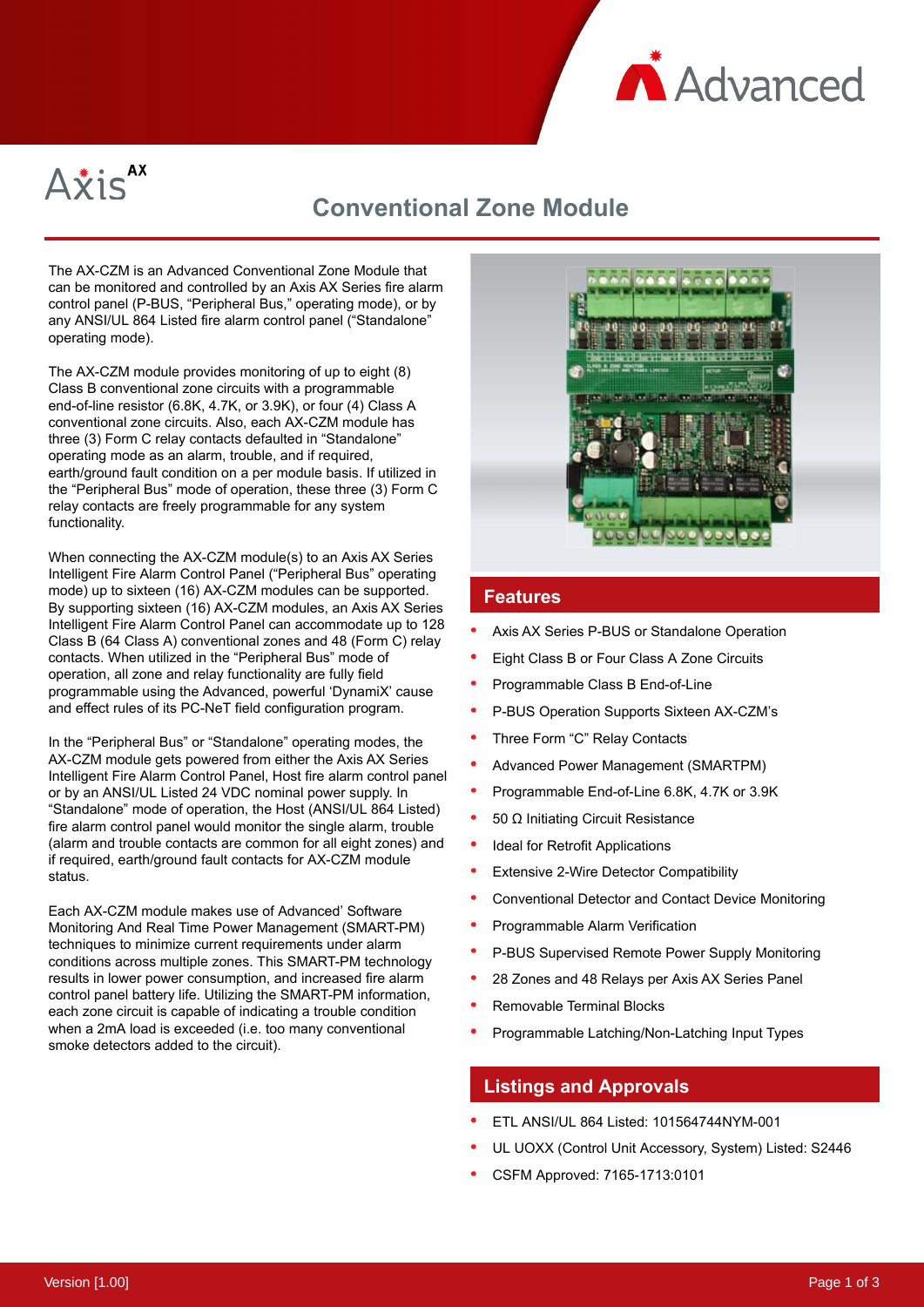| <b>Specification</b>                                                                     |                                                                                                                                                                 |
|------------------------------------------------------------------------------------------|-----------------------------------------------------------------------------------------------------------------------------------------------------------------|
| <b>Operating Voltage</b>                                                                 | 24 VDC                                                                                                                                                          |
| <b>Operating Current</b><br>Quiescent<br>Minimum<br>Maximum<br>Alarm                     | 110mA (8 Zones = Min Load)<br>120mA (8 Zones = Max Load, Relays Off)<br>135mA (8 Zones = Max Load, Relays On)<br>At Least 318mA (8 Zones = Max Load, Relays On) |
| Relays<br>Relay 1<br>Relay 2<br>Relay 3<br>Ratings                                       | "Standalone" Common Alarm<br>"Standalone" Common Trouble (Fail-Safe)<br>"Standalone" Earth/Ground Fault<br>1A @ 30 VDC                                          |
| <b>LEDs</b><br>Red<br>Green<br>Yellow                                                    | Relay 1 - "Standalone" Alarm<br>Relay 2 - "Standalone" Normal<br>Relay 3 - "Standalone" Earth/Ground                                                            |
| <b>Resistors</b><br>Class B EOL<br>P-BUS Operation<br><b>Remote Power</b><br>End-of-Line | 6.8K 4.7K or 3.9K<br>10K<br>150K                                                                                                                                |
| Environment                                                                              | Indoor, Dry                                                                                                                                                     |
| <b>Operating Temperature</b>                                                             | $32 °F - 120 °F (0 °C - 49 °C)$                                                                                                                                 |
| Humidity                                                                                 | 93% (Non-Condensing)                                                                                                                                            |
| Weight                                                                                   | 5.3 oz                                                                                                                                                          |
| Dimension                                                                                | $4.2" \times 5"$                                                                                                                                                |

## **Wiring Diagrams**





AX-CZM P-BUS Wiring